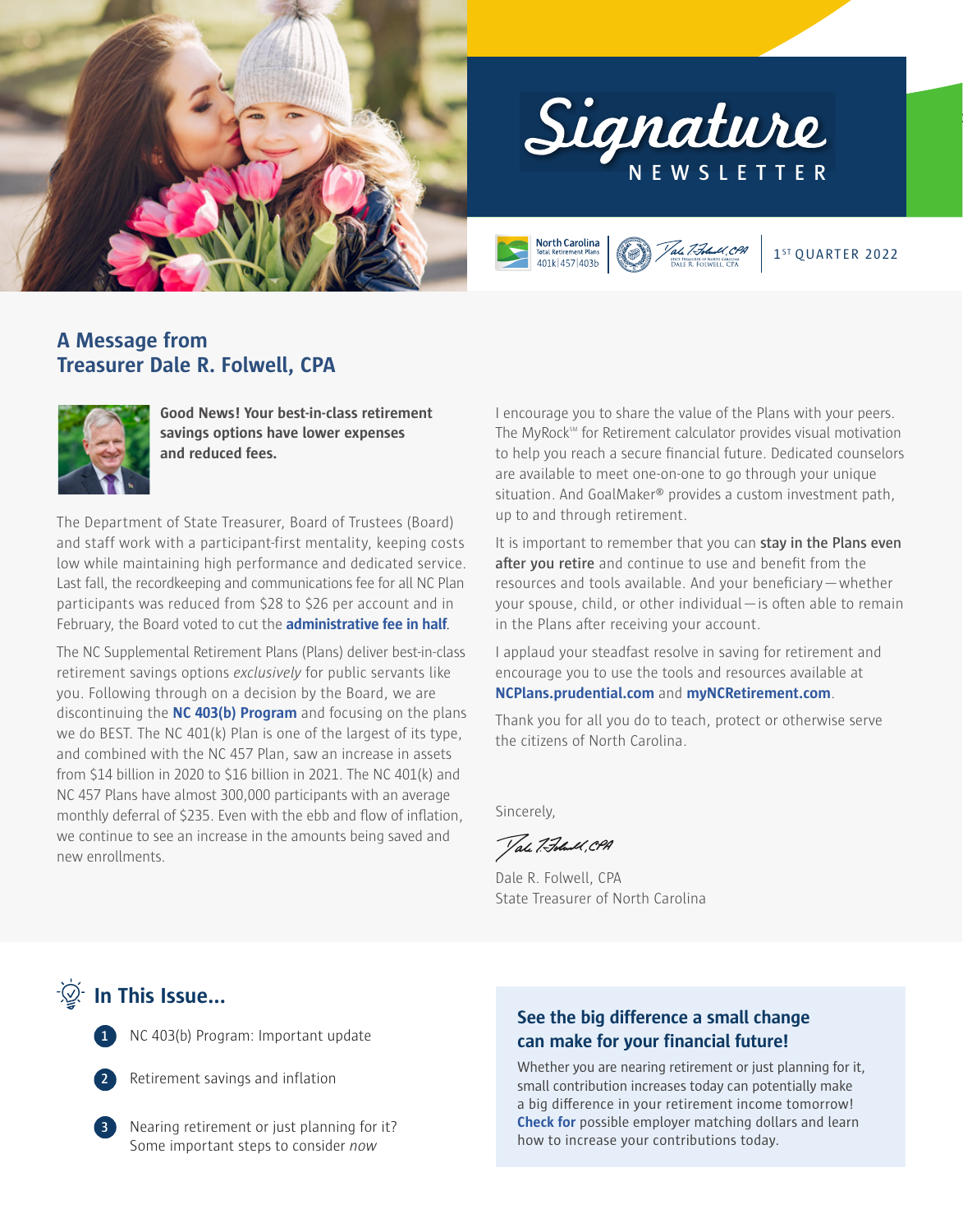





### **Inflation is back**

In January 2022, the Consumer Price Index report was released showing that consumer prices rose 7.0% for the 12 months ending December 31, 2021 the fastest 12-month rise in prices since the one-year period ending June 30, 1982.\*

# **NC 403(b) Program: Important update**

After an in-depth analysis and recognizing extremely low participation by members, the North Carolina Supplemental Retirement Board of Trustees decided to discontinue the NC 403(b) Program, which had just over 1,400 participants and less than \$33 million in assets as of December 31, 2021.

#### **The NC Plans will focus on the larger, low-cost,\* and more popular NC 401(k) and NC 457 Plans, which serve approximately 300,000 participants and have combined assets of over \$16 billion.\*\***

If you participate in the NC 403(b) Program, you will continue to receive information on the transition of the NC 403(b) Program, including option(s) available to you for the money in your account.

For information and FAQs on the discontinuance of the NC 403(b) Program, visit **www.myNCRetirement.com/NC403bParticipant**.

\* Source: BenchmarkDC Executive Summary for North Carolina Supplemental Retirement Plans (for the 5 years ending December 31, 2020), CEM Benchmarking, Inc., located at **myNCRetirement.com** > Governance > Boards of Trustees and Committees > Boards and Committees Meeting Archives > Supplemental Retirement Board of Trustees Meeting—08/26/2021.

\*\* As of December 31, 2021.

## **Retirement savings and inflation**

### *What is inflation?*

Inflation has been in the news a lot lately, but what is it? Inflation is the increase in the cost of goods and services over time.

Until recently, when people would think about risks in investing, many would focus on the market. In reality, retirement investors deal with three common types of risk:

- **•** Market risk: the possibility that an investment will lose money due to a market decline
- **•** Longevity risk: the risk of outliving your savings
- **•** Inflation risk: the potential that your investment will earn less than the rate of inflation

Often the most overlooked of these three risks is *inflation* risk.

#### *What can you do about inflation risk?*

One of the ways you may be able to help manage inflation risk is by investing in the NC Inflation Responsive Fund and the NC Treasury Inflation Protected Securities Fund. These investments specifically attempt to address inflation and the risk it poses to investors.\*\* These Funds are available as stand-alone investment options, as well as within the GoalMaker® model portfolios.

For more information on these Funds, visit **NCPlans.prudential.com > Choose Investments**.

<sup>\*</sup> Source: "Consumer Price Index - December 2021," News Release, Bureau of Labor Statistics, U.S. Department of Labor, January 12, 2022 <**[https://www.bls.gov/news.release/pdf/cpi.pdf?ck\\_subscriber\\_id=1463414813](https://www.bls.gov/news.release/pdf/cpi.pdf?ck_subscriber_id=1463414813)**>

<sup>\*\*</sup> Before investing, investors should carefully consider the investment objectives, risks, charges and expenses of these Funds and other plan investment options. The investment value and return will fluctuate so that an investment, when redeemed, may be worth more or less than original cost. Past performance does not guarantee future results.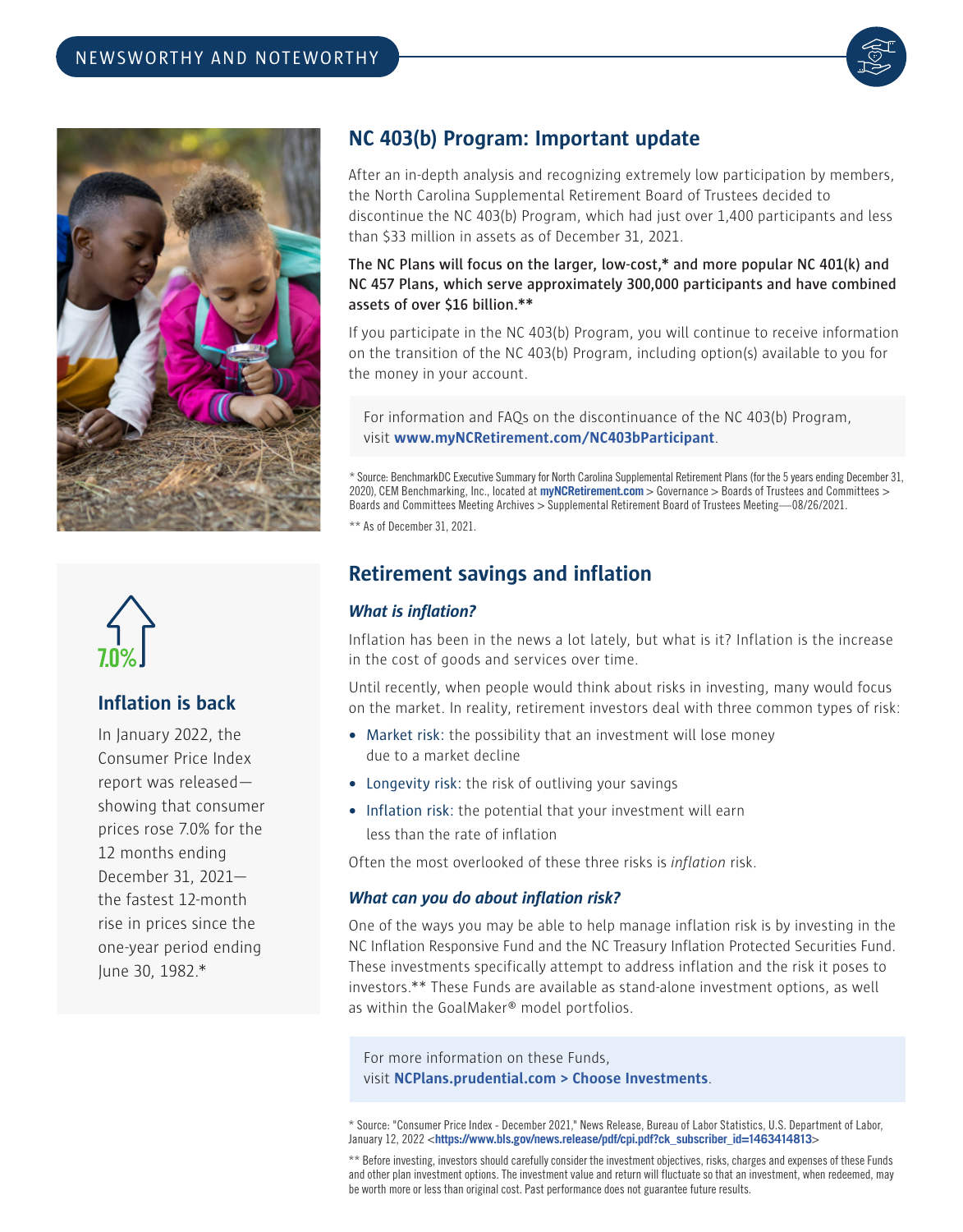

# **Nearing retirement or just planning for it? Some important steps to consider** *now*

Whether retirement is near, or five to 10+ years away, there are steps you can take NOW to be better prepared financially.

## **Your nearing retirement road map**

To help you along your retirement journey, here are some milestones for you to consider:

### **5-10 years**

- Visit MARS in ORBIT and review your potential retirement benefits.<sup>1</sup>
- Check and update your MyRock<sup>SM</sup> for Retirement calculator at **NCPlans.prudential.com** and add your outside savings accounts for a more holistic view of your retirement readiness.

#### **1-3 years**

- Register to attend a retirement planning conference or webinar.<sup>2</sup>
- **•** Update your beneficiary (or beneficiaries) in both your pension and supplemental accounts, if needed.
- **•** Consider rolling your assets into your NC 401(k) and/or NC 457 Plan account to simplify the management of your retirement assets.

#### **90-120 days**

- **•** Update your beneficiary (or beneficiaries) in both your pension and supplemental accounts, if needed.
- Read the Guides on Form 6<sup>3</sup> for additional detailed information about the retirement process.

### **120 days**

- **•** Consider making a one-time contribution to your NC 401(k) and/or NC 457 Plan account with final vacation payout, etc.; purchase service credits;<sup>4</sup> or elect the Transfer Benefit.<sup>5</sup>
- **•** Speak with your HR office about your expected retirement date and complete and submit to HR Form 6.3

## **A valuable tool that's at your fingertips**

Use the MyRock for Retirement calculator to:

- **•** Help you learn how much you may need to save for retirement
- **•** Get a motivating front-and-center view of your retirement savings progress
- **•** Easily model contribution changes you are considering, to see the potential impacts



# **Looking for personalized retirement counseling?**

At any point in your retirement journey, Retirement Education Counselors are available to speak with you. This is just one of the benefits of participating in the North Carolina Supplemental Plans! Visit **[NCPlans.prudential.com](http://NCPlans.prudential.com)** and click on "Find Your Counselor" in the QUICK LINKS section on the left side of the page.